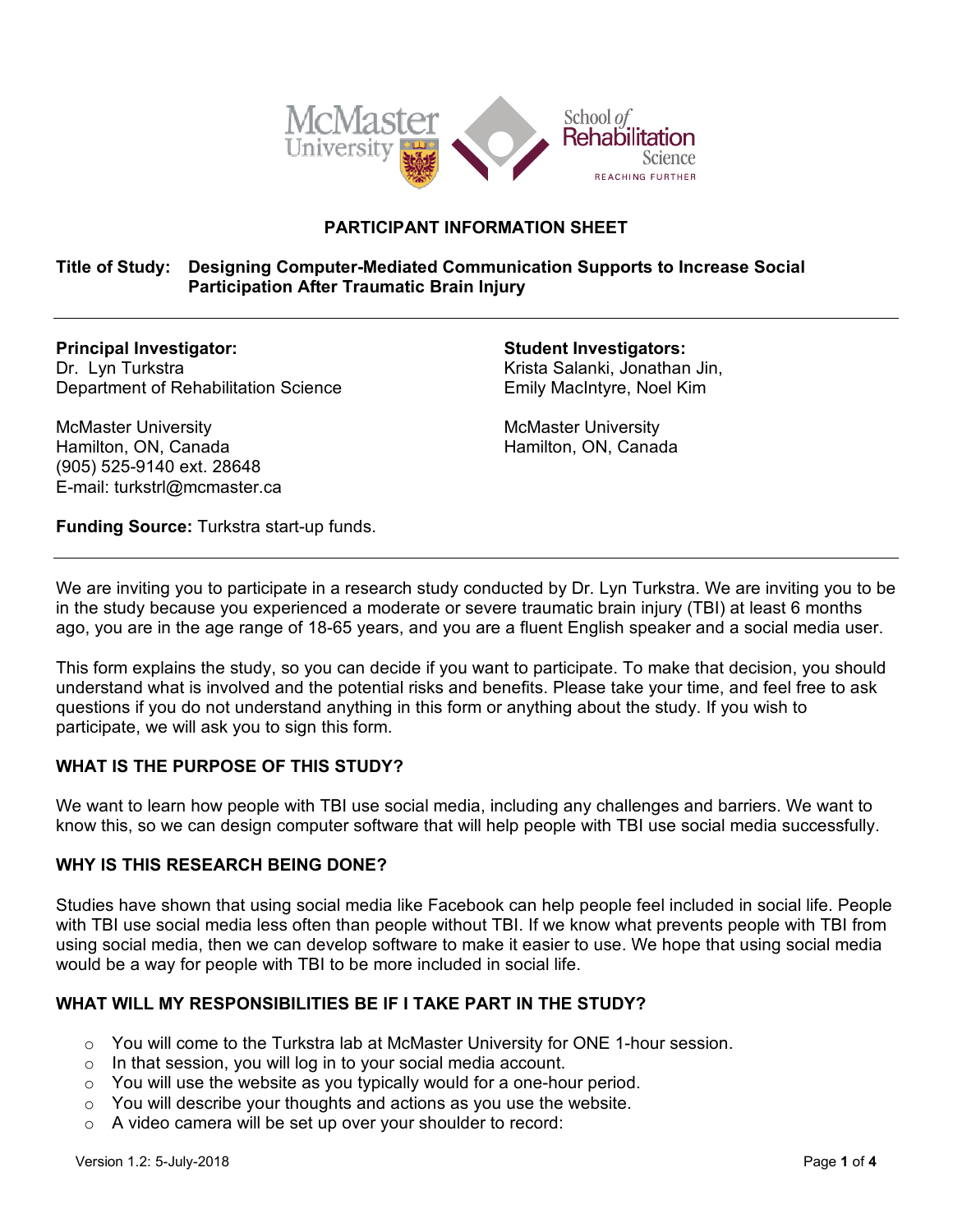- $\circ$  Your actions on the social media site (e.g. your mouse movements, the content that you type and the content that you view)
- o Your upper body and head, to determine where you are looking on the screen
- o Audio of the experimenter's instructions and prompts
- o Audio of statements you make during the session
- o We will be collecting data on:
	- o Challenges and barriers to using social media

# **WHAT ARE THE POSSIBLE RISKS AND DISCOMFORTS?**

The risks involved in participating in this study are minimal, and are risks you would encounter in everyday life:

- You could experience mental fatigue or distress
	- $\circ$  Using social media may cause you to become mentally fatigued or distressed. However, the risks of mental fatigue and distress in this study are low and are similar to the risks that you would experience during regular social media use.
	- $\circ$  You will be encouraged to take breaks as needed, and we will remind you that you can stop the session at any time for any reason.
- You will be recorded by an audio-video camera
	- $\circ$  An audio-video camera will record the comments you type, the content you view, any verbal comments you make during the session, the experimenter's instructions and prompts, and your upper body and head movements while viewing the computer screen.
	- $\circ$  Any personal information you share or view about yourself, your Facebook friends, or any other member of the Facebook community during the 1-hour session will be recorded by an audio-video camera and viewed by the research team. As a member of the Facebook community, it is your right to share any information you view or create on Facebook with whomever you choose online and offline. This is stated in Facebook's privacy policy. Therefore, you will not get in trouble for sharing other people's personal information by participating in this study. However, we will protect the information you share with us, it will not be shared with anyone outside of the research team and the audio-video data will be destroyed once it is reviewed by the research team during analysis.

# **HOW MANY PEOPLE WILL BE IN THIS STUDY?**

We are inviting 10 people with TBI to be in the study.

# **WHAT ARE THE POSSIBLE BENEFITS FOR ME AND/OR FOR SOCIETY?**

The research will not benefit you directly. We hope that what is learned as a result of this study will help us to better understand how people with TBI are using social media, as well as the barriers and challenges they experience while using social media. What we learn in this study will help us design software to improve social media access for people with TBI, which we hope will improve social participation.

# **IF I DO NOT WANT TO TAKE PART IN THE STUDY, ARE THERE OTHER CHOICES?**

Your participation in this study is voluntary. It is your choice to be part of the study or not. If you decide to be part of the study, you can decide to stop (withdraw), at any time during the one-hour period, even after signing the consent form or part-way through the study.

## **WHAT INFORMATION WILL BE KEPT PRIVATE?**

We will make every effort to protect your privacy and confidentiality. To protect your privacy, you will complete

-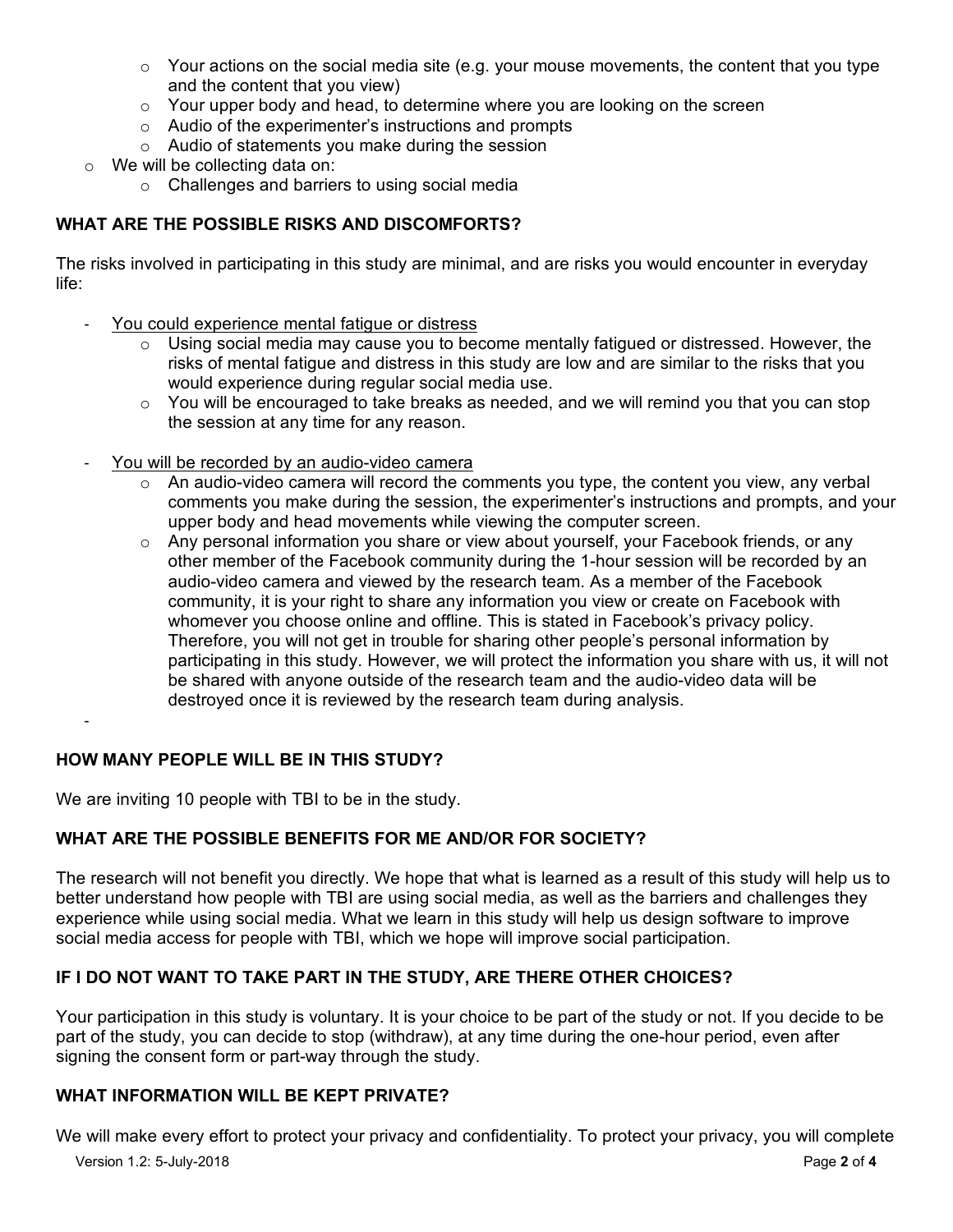the one-hour session in a private room at the Turkstra lab at McMaster University. To protect your confidentiality, you will be assigned a coded identification, we will not use your name or any information that would allow you to be identified, and we will not quote you directly.

Audio-video data, which may contain identifying information, will be protected through file encryption on a password protected computer. This consent form, with your signature, will be kept in a locked cabinet where only members of our study team will have access to it. Coded responses kept on a computer will be protected by a password. Once the study is complete, we will only keep coded data without identifying information, all audio-video data will be destroyed. Consent forms will be kept indefinitely, as a record of the study.

# **CAN PARTICIPATION IN THE STUDY END EARLY?**

If you volunteer to be in this study, you may withdraw at any time prior to completing the one-hour session. The investigator may withdraw you from this research if circumstances arise which warrant doing so.